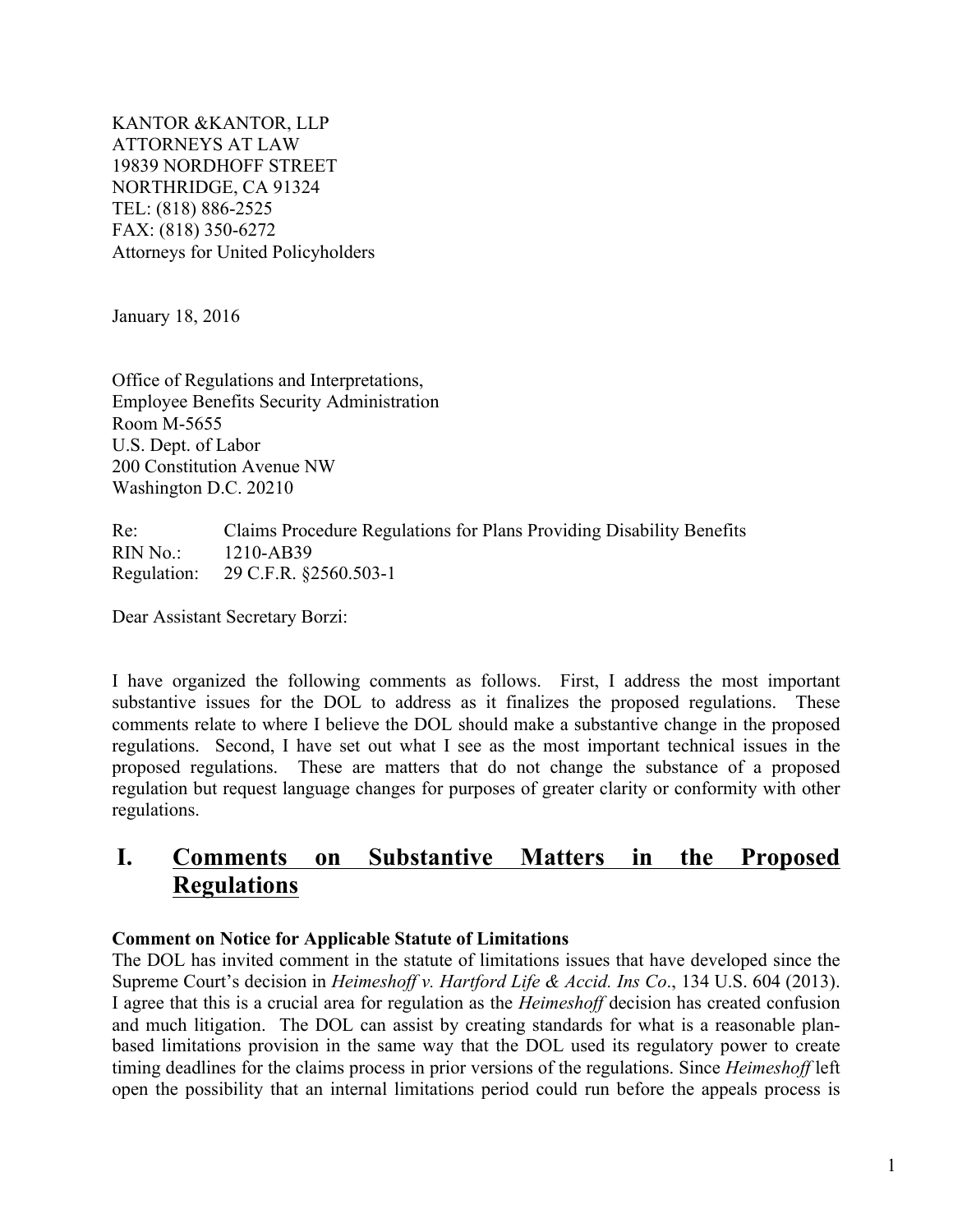complete (even where exhaustion is mandatory), the DOL is in a good position to clarify that such an approach would violate full and fair review required by 29 U.S.C. §1133. Additionally, because contractual limitations periods are plan terms, the claimant should receive notice about the limitations period from the plan just as is the case with other plan terms. As the DOL aptly points out in the preamble to these proposed regulations, plan administrators are in a better position to know the date of the expiration of the limitations period and should not be hiding the ball from claimants if the plan administrator is functioning as a true fiduciary.

One court has interpreted the existing regulations to require notice of the expiration of a limitations period. *Kienstra v. Carpenters' Health & Welfare Trust Fund of St. Louis, No*. 4:12CV53 HEA, 2014 WL 562557, at \*4 (E.D. Mo. Feb. 13, 2014), *aff'd sub nom. Munro-Kienstra v. Carpenters' Health & Welfare Trust Fund of St. Louis*, 790 F.3d 799 (8th Cir. 2015)("[a] description of the plan's review procedures and the time limits applicable to such procedures, including a statement of the claimant's right to bring a civil action under section 502(a) of [ERISA] following an adverse benefit determination on review." 29 C.F.R. §  $2560.503-1(g)(iv)$ . This is a minority perspective. Here, the DOL should do more than interpret its own rules; it should re-write them to remove any ambiguity.

I recommend an amendment to the regulations governing the manner and content of notification of benefit determinations on review. 29 C.F.R. §2560.503-1(j) [proposed regulation]. The amended language should require the claims administrator to notify the claimant of the date of the expiration of any plan based limitations period and should include a definition of what is a reasonable limitations period. Such an alteration takes care of the different courts' views on when claims "accrue" in that it makes clear that no limitations period can start before the internal claim and appeals process is complete. It also makes clear that there will be at least a one-year period after the completion of the plan's appeals process in which a claimant can file suit. The justification for this rule is that it would cut down on litigation devoted to the threshold issue of the running of the limitations period. In addition, it may well lead to a standardization of internal limitations periods that would be salutary for both claimants and plan administrators.

Accordingly, I propose amending the proposed regulation by adding a section as follows and renumbering accordingly (added language is indicated by bolding and underlining):

# 29 C.F.R. 2560.503-1 (j)(6) [proposed regulation]

In the case of an adverse benefit decision with respect to disability benefits— (i) A discussion of the decision, including, to the extent that the plan did not follow or agree with the views presented by the claimant to the plan of health care professionals treating a claimant or the decisions presented by the claimant to the plan of other payers of benefits who granted a claimant's similar claims (including disability benefit determinations by the Social Security Administration), the basis for disagreeing with their views or decisions; and (ii) Either the specific internal rules, guidelines, protocols, standards or other similar criteria of the plan relied upon in making the adverse determination or, alternatively,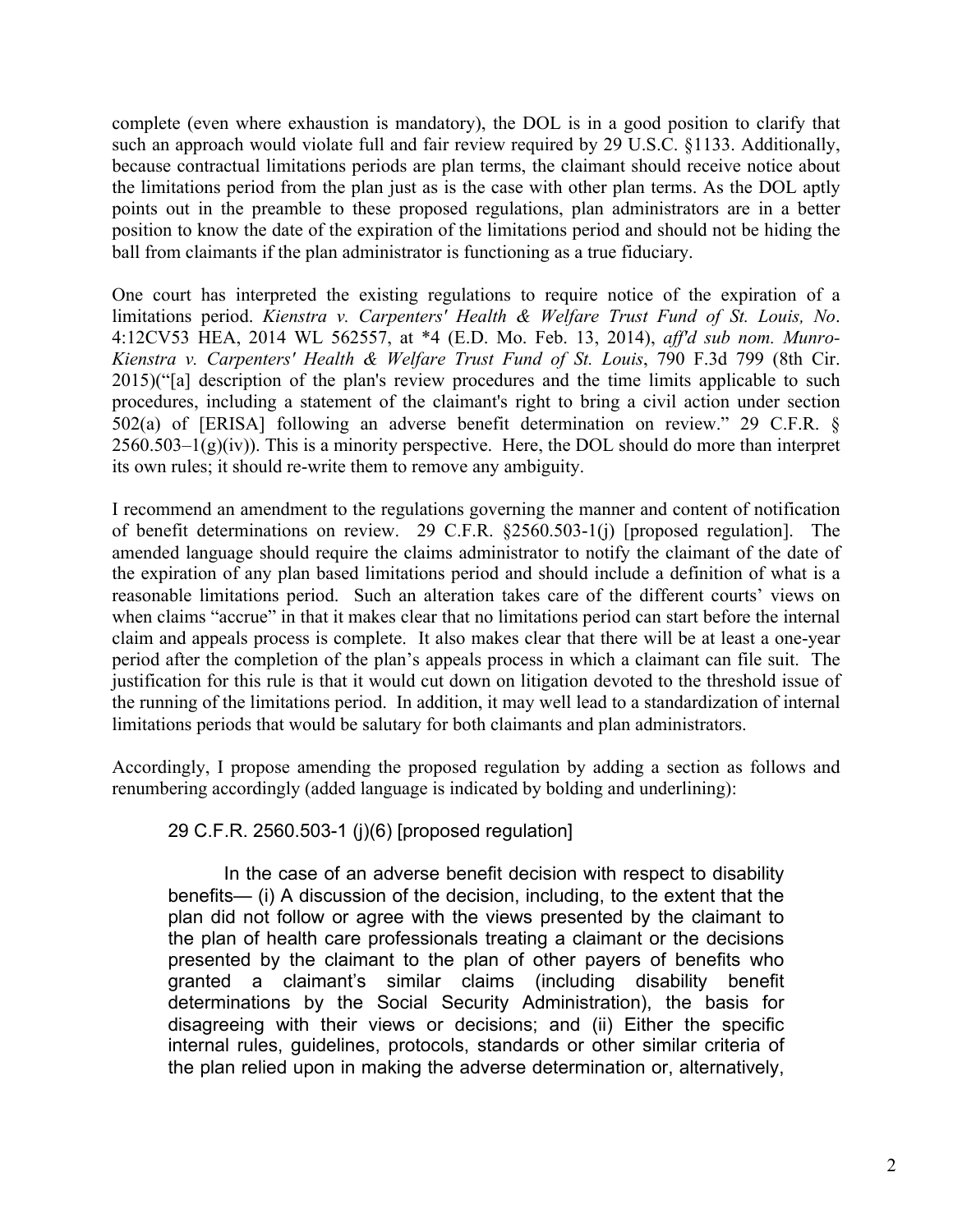a statement that such rules, guidelines, protocols, standards or other similar criteria of the plan do not exist.

**(7) In the case of an adverse benefit determination on review with respect to a claim for disability benefits, a statement of the date by which a claimant must bring suit under 502(a) of the Act. However, where the plan includes its own contractual limitations period, the contractual limitations period will not be reasonable unless:** 

**a. it begins to run no earlier than the date of the claimant's receipt of the final benefit determination on review including any voluntary appeals that are taken;**

**b. it expires earlier than 1 year after the date of the claimant's receipt of the final benefit determination on review including any voluntary appeals that are taken;**

**c. the administrator provides notice to the claimant of the date that the contractual limitations period will run; and**

**d. the contractual limitations period will not abridge any existing state limitations period that provides for a period longer than one year.** 

(8) In the case of an adverse benefit determination on review with respect to a claim for disability benefits, the notification shall be provided in a culturally and linguistically appropriate manner (as described in paragraph (p) of this section).

# **Comment on Timing of Right to Respond to New Evidence or Rationales**

The DOL clearly wishes to improve things for claimants who are ambushed with new rationales or evidence during review on appeal. I commend this effort, since sandbagging has been a persistent problem in the ERISA appeals process and some courts have not appreciated how prejudicial this is to claimants. In *Abram v. Cargill*, 395 F.3d 882, 886 (8th Cir. 2005), the court articulated the problem as follows:

[w]ithout knowing what "inconsistencies" the Plan was attempting to resolve or having access to the report the Plan relied on, Abram could not meaningfully participate in the appeals process. . . This type of "gamesmanship" is inconsistent with full and fair review

*Id.* Given that it is often very hard to supplement the record in litigation, the proposed change offers some assurance that a claimant can contribute his or her relevant evidence to the record that the court will review. Where the claimant, as plaintiff, has the burden of proof on most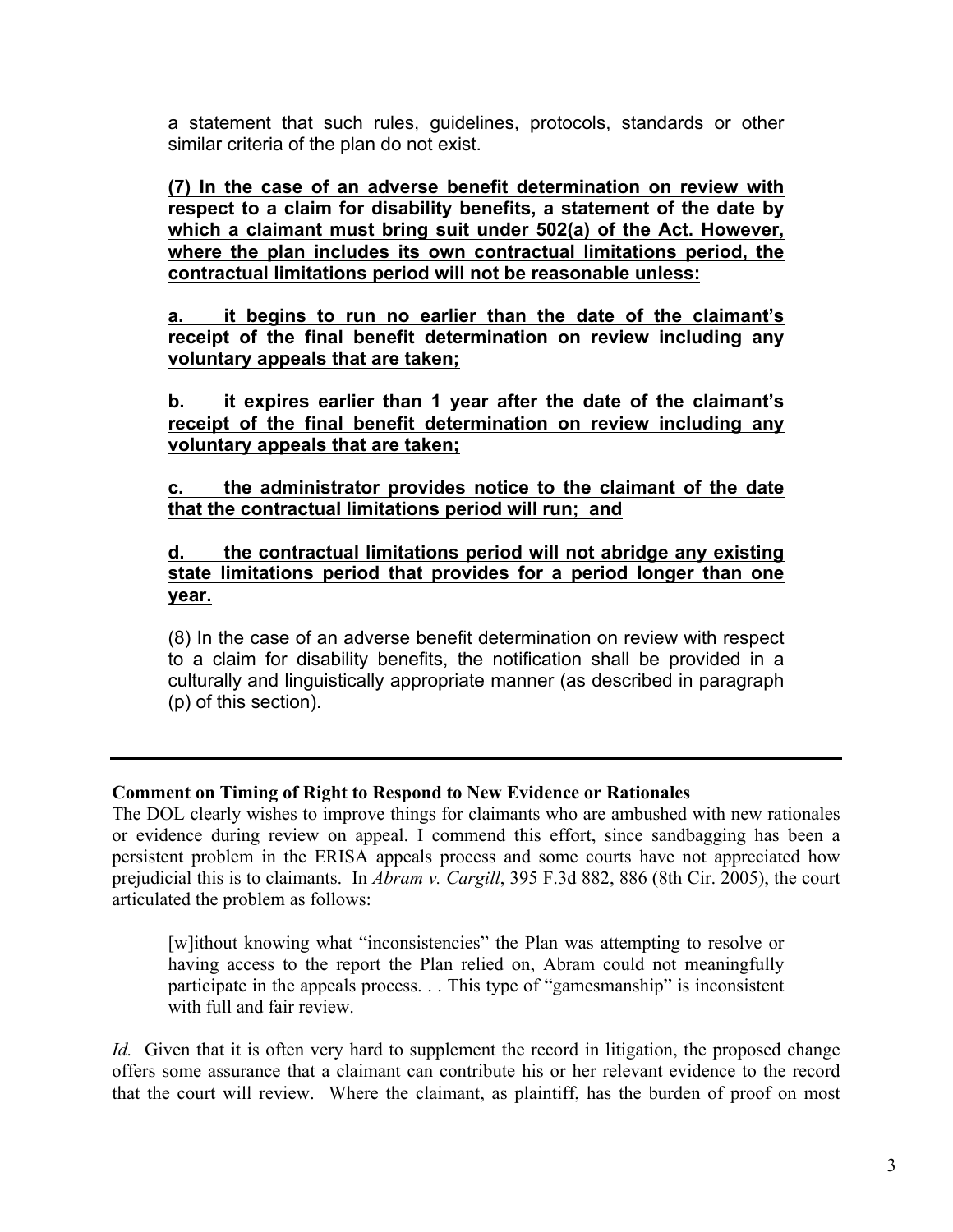issues, this only makes sense. In most litigation contexts, the party with the burden of proof is given the last word. Here, giving the last word to the claimant during the claims appeal process is, in effect, giving claimant the right of rebuttal in litigation.

There is, however, a countervailing concern that while this extra opportunity to submit proof to the plan exists, claimants will be extending their time without benefit payments. This is a problem that already exists and could be exacerbated. Plans have protested that giving the claimant the last word will make the internal appeals processes go on forever. This argument is out of touch with the reality of being an ERISA disability benefits claimant. These claimants, in my experience, would not continue the process *ad nauseum* while they are unable to pay their mortgages and feed their families.

The following suggestion places reasonable limits on both claimants and plan administrators and responds to the concern that claimants will have to wait too long for determinations on review. While claimants will want to make fast work of their responses because they are usually without income during this process, the type of evidence they often need to respond to new evidence or rationales by the plan may require hiring an expert such as another physician, psychologist, or vocational consultant. These professionals are not always readily available for quick turnarounds and, depending on the new information such experts are responding to, they may need weeks to evaluate the new information. For this reason, claimants should have at least 60 days to respond to new evidence or rationales provided by the plan on appeal. Moreover, the period for the decision on review to be completed should be tolled during this 60-day period. When the claimant has responded, the plan administrator should be allowed whatever time was left under the existing regulations or 30 days, whichever is longer, to issue its determination on review. This rule should apply whether the new information is a new "rationale" or new "evidence."

Accordingly, I suggest the following amendment to the proposed regulation (new language indicated by bolding and underlining):

2560.503-1(h)(4)(ii) [proposed regulations]

(ii) Provide that, before the plan can issue an adverse benefit determination on review on a disability benefit claim, the plan administrator shall provide the claimant, free of charge, with any new or additional evidence or rationale considered, relied upon, or generated by the plan (or at the direction of the plan) in connection with the claim; such evidence must be provided as soon as possible and sufficiently in advance of the date on which the notice of adverse benefit determination on review is required to be provided under paragraph (i) of this section to give the claimant a reasonable opportunity to respond prior to that date. **Such new evidence or rationale must be provided to claimant before the decision on appeal is issued and the claimant must be afforded up to 60 days to respond. The time to render a determination on review will be suspended while the claimant responds to the new evidence or rationale. After receiving the claimant's response to the new evidence or rationale or notification that the claimant will not be providing any response, the plan will have whatever time was left on**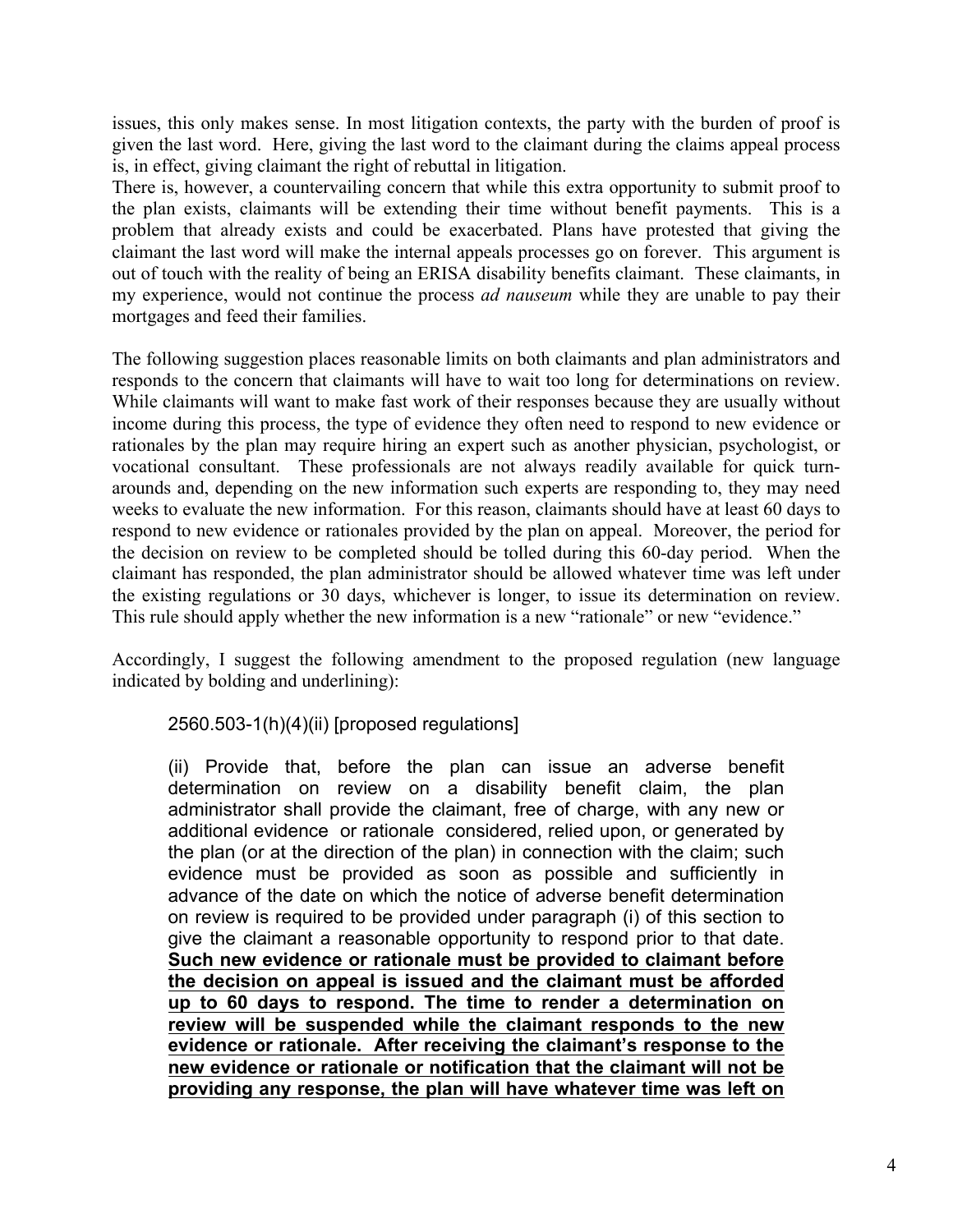### **Independence and Impartiality - Avoiding Conflicts of Interest Alternative A**

The proposed regulation regarding the impartiality of claims personnel is essential and I applaud the DOL's effort to minimize the effect that biased individuals have on the claims and appeals process. However, the proposed regulation needs clarification in three areas.

First, the proposed regulation should make clear that impartiality is ensured, even where the plan, itself, is not directly responsible for hiring or compensating the individuals involved in deciding a claim. This clarification is necessary because, as a practical matter, plans frequently delegate the selection of experts to third-party vendors who, in turn, employ the experts.

Second, clarification is needed concerning which individuals are "involved." Claims administrators often protest that physicians, or other consulting experts, are not "involved in making the decision" but merely supply information (such as an opinion on physical restrictions and limitations) that is considered by the claims adjudicator. Under this logic, plans may argue that consulting experts are not affected by the impartiality regulation.

Finally, the proposed regulation should make clear that not only claims adjudicators and consulting physicians must be impartial. Vocational experts and accountants are also frequently used in the claims process and should be included in the scope of the impartiality requirement.

In light of these concerns, I suggest that the proposed regulation language be amended as follows (added language is bolded and underlined):

29 C.F.R. §2560.503-1(b)(7) [proposed regulation]

In the case of a plan providing disability benefits, the **plan and its agents, contractors, or vendors (such as any entities who supply consulting experts to plans)** must ensure that all claims and appeals for disability benefits are adjudicated in a manner designed to ensure the independence and impartiality of the persons involved in making the decision **or who are consulted in the process of making the decision.**  Accordingly, decisions regarding hiring, compensation, termination, promotion, or other similar matters with respect to any individual, (such as a claims adjudicator, **vocational expert, accounting expert**, or medical expert) must not be made based upon the likelihood that the individual will support the denial of benefits.

# **Alternative B**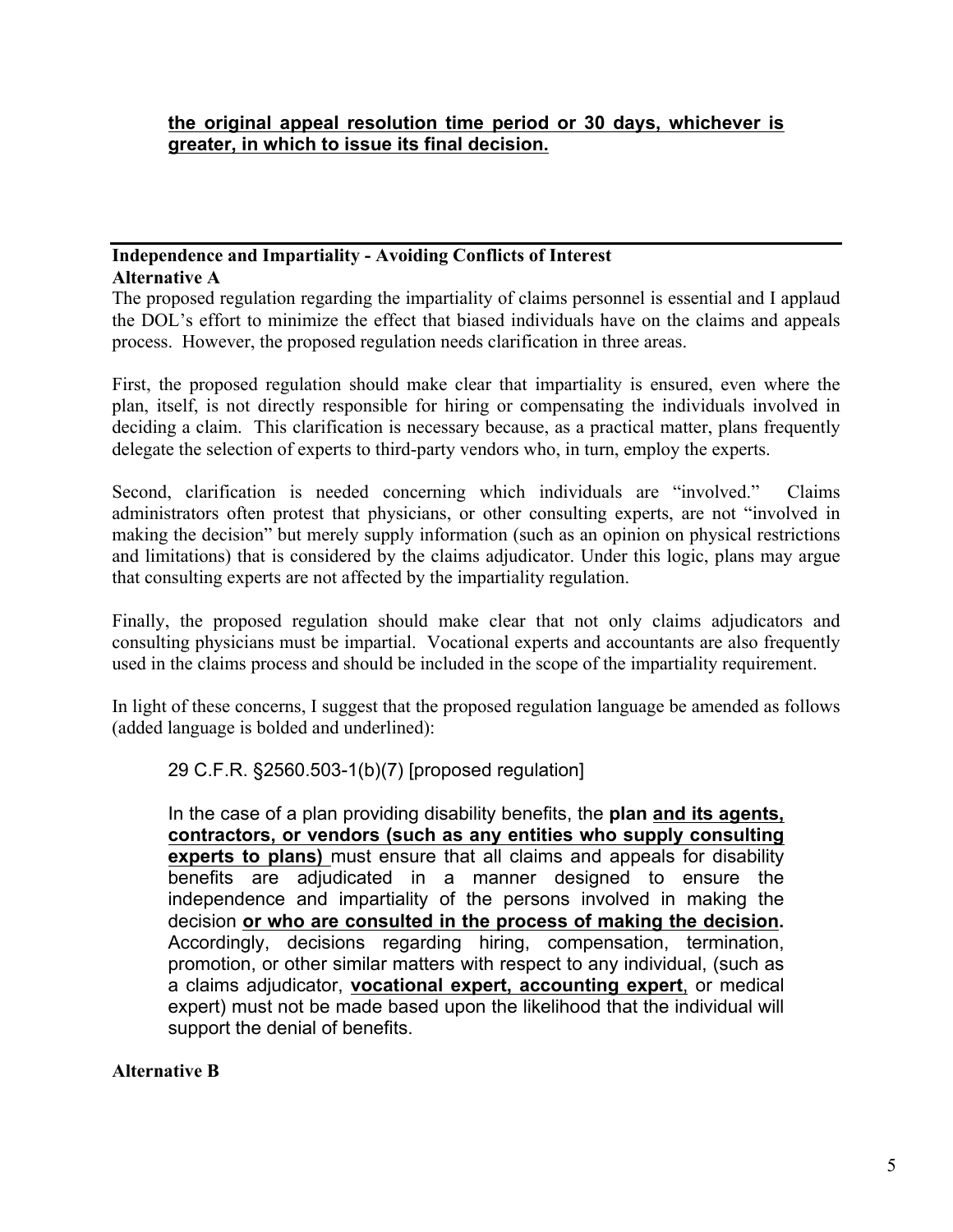The proposed regulation appears to prohibit the plan from employing claims adjudicators or experts who are conflicted. However, the regulation could use some more teeth to prevent disagreements and litigation over mixed motives for using these individuals. The regulation should make clear that if the conflict plays any part in the decision to retain, hire, or compensate the claims handler or other expert, the decision would violate the regulations. In light of these concerns, I suggest that the proposed regulation language be amended as follows (added language is bolded and underlined):

29 C.F.R. §2560.503-1(b)(7) [proposed regulation]

Accordingly, decisions regarding hiring, compensation, termination, promotion, or other similar matters with respect to any individual (such as a claims adjudicator or medical expert) must not be made based upon the likelihood, in **whole or in part**, that the individual will support the denial of benefits.

# **Opportunity to Supplement the Record**

Although the EBSA has not chosen to regulate about this, it should do so. Many meritorious disability claims are denied and the courts affirm these determinations because of issues regarding the scope of the record on review in the court. For instance, Social Security Disability Insurance decisions, which are the focus of some of the proposed rules, are often crucial to proving disability claims. However, the Social Security Administration ("SSA") takes time in issuing its decisions and the SSA's ruling may sometimes come after the final denial on appeal of the disability plan. This is true as well for other kinds of evidence. Even where it would not be a problem to do so, plan administrators often refuse to consider this type of evidence, choosing instead to shut the door on a meritorious claim. Meanwhile, plans will often counterclaim to recover the offset that is provided by the SSA benefit*. Metropolitan Life Ins. Co. v. Glenn,* 554 U.S. 105 (2008). Sometimes a claims administrator may rush an appeal decision through simply to avoid the claimant being awarded SSDI and having that evidence in the claims file. There is a clear solution to this that would track the Fifth Circuit's *en banc*  holding in *Vega v. National Life Ins. Serv., Inc.,* 188 F.3d 287, 300 (5th Cir. 1999), where the Court wrote*:*

We hold today that the administrative record consists of relevant information made available to the administrator prior to the complainant's filing of a lawsuit and in a manner that gives the administrator a fair opportunity to consider it. Thus, if the information in the doctors' affidavits had been presented to National Life before filing this lawsuit in time for their fair consideration, they could be treated as part of the record. Furthermore, in restricting the district court's review to evidence in the record, we are merely encouraging attorneys for claimants to make a good faith effort to resolve the claim with the administrator before filing suit in district court; we are not establishing a rule that will adversely affect the rights of claimants.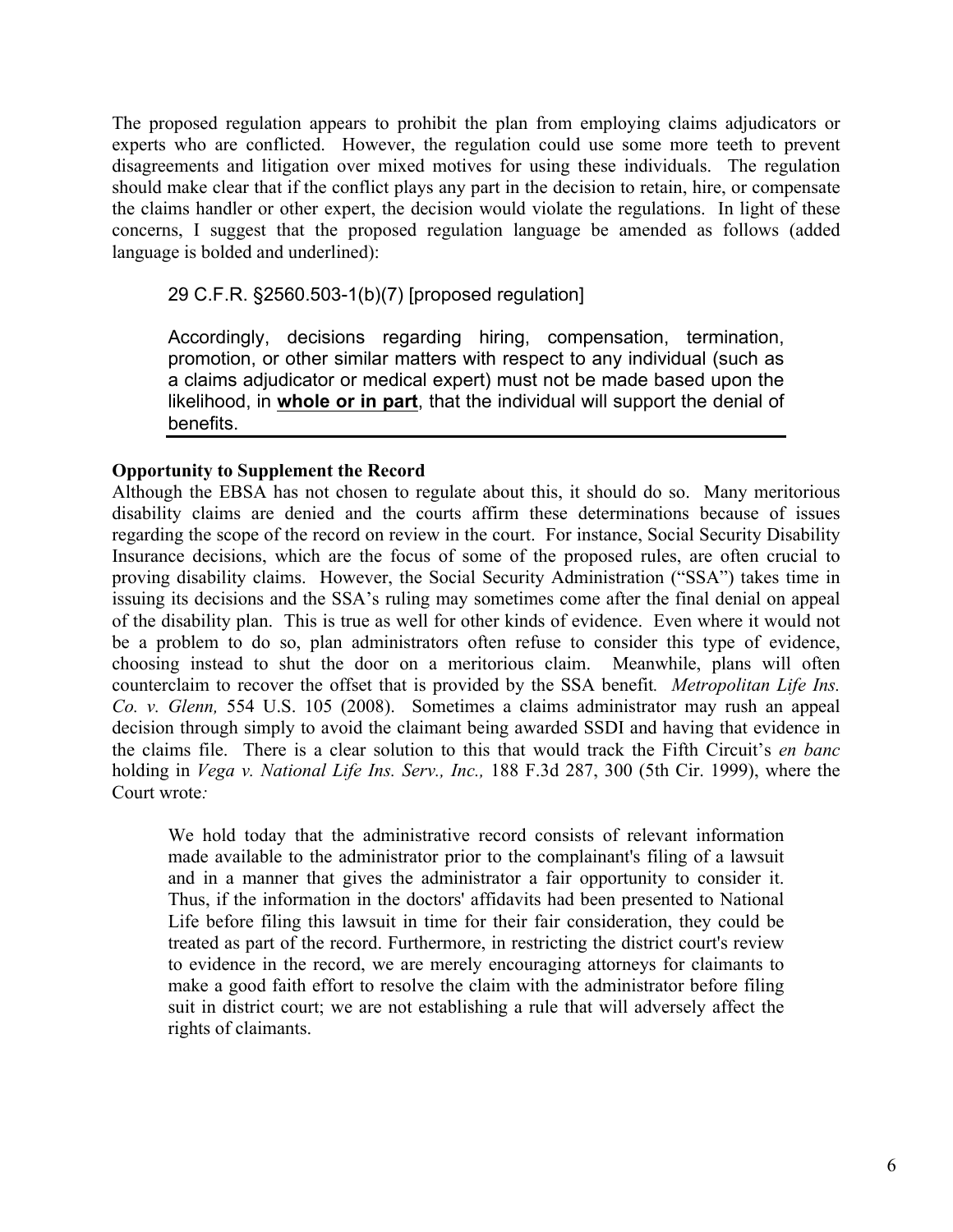*Id.* In light of this holding from *Vega,* I recommend a rule that would require the plan administrator to accept and review evidence and treat it as part of the record, so long as it is sent in time for the administrator to consider the evidence before litigation is commenced.

# **Discussion of the Decision and Its Relationship to SSDI or other Disability Awards Alternative A**

The regulation as presented, requiring a claims administrator to meaningfully distinguish the views of treating physicians or other entities that are paying benefits, will be helpful. Often, administrators ignore evidence that is favorable to the claimant. Generally, if the administrator pays any attention to contrary opinions, my clients receive pre-packaged or boilerplate paragraphs in the denial letters that have nothing to do with their claims. Because of this they cannot mount a response. This stands in the way of full and fair review. Sometimes courts do not understand the difference between the type of explanation required by ERISA and these empty paragraphs. Assuming that this regulation is intended to change plans' reliance on this sort of explanation or a wholesale failure to address the contrary evidence, I am in favor of the regulation.

# **Alternative B**

The regulation requiring a discussion about the difference between the plan's decision and awards made by other systems, such as Social Security, should be expanded to set forth a deferential review requirement. The regulation could utilize the same language as the regulatory settlement agreements that have been used by many state insurance commissioners in response to concerns about disability claims processes used by insurers such as UNUM. For example, in the regulatory settlement agreement UNUM was required to follow, this language was used:

The Companies must give significant weight to evidence of an award of Social Security disability benefits as supporting a finding of disability, unless the Companies have compelling evidence that the decision of the Social Security Administration was (i) founded on an error of law or an abuse of discretion, (ii) inconsistent with the applicable medical evidence, or (iii) inconsistent with the definition of disability contained in the applicable insurance policy.

Including similar language in the proposed regulation would be helpful to assure that plans give the appropriate weight to an award made by another entity.

# **II. Comments on Technical Matters in the Proposed Regulations**

**Effective Date of Proposed Regulation**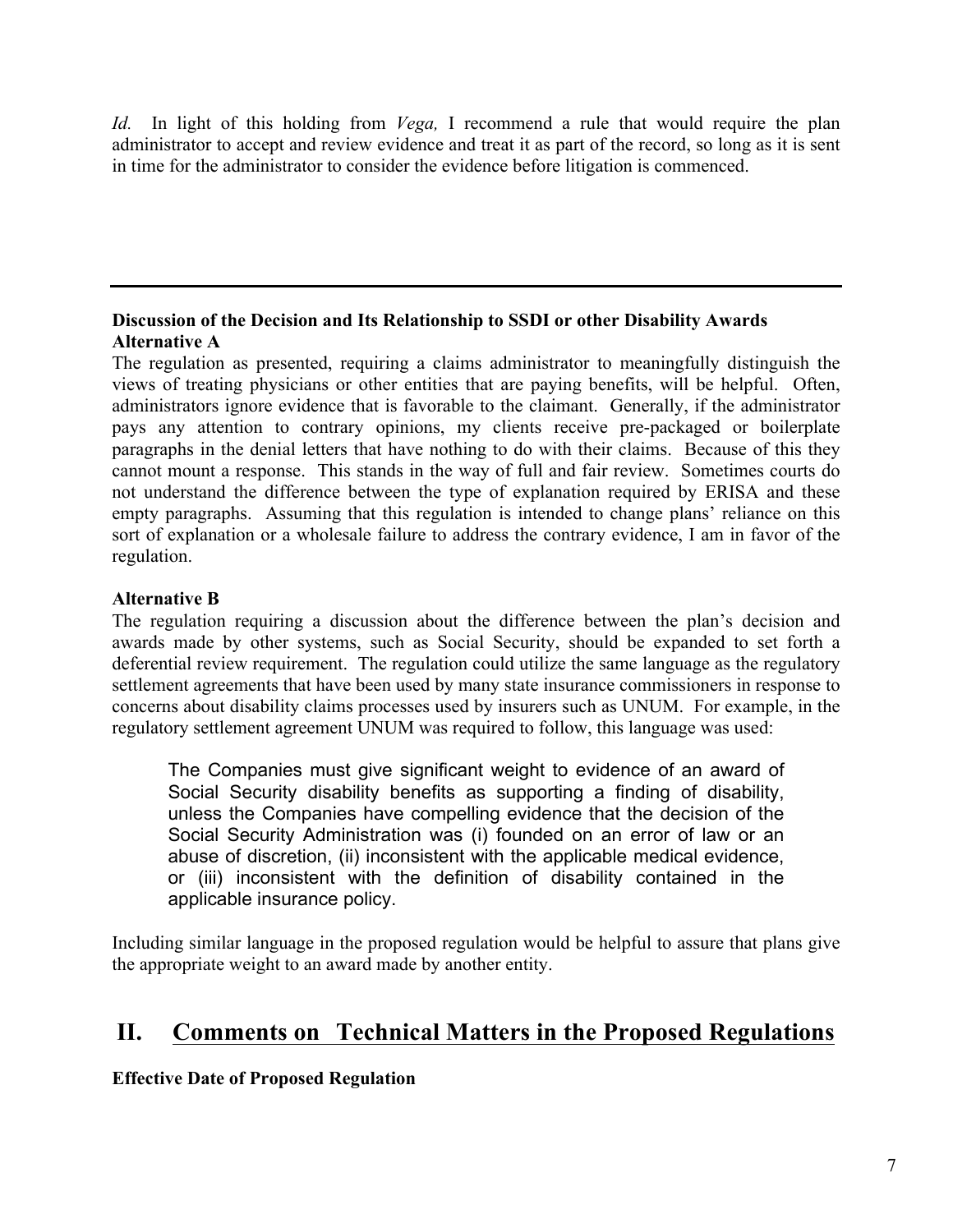To avoid the application of the previous regulations to disability claims that are already in process before the effective date, I suggest the following text be added:

#### **The regulations shall apply to all claims pending with the plan fiduciary on or after the date that the regulations go into effect.**

The holding in *Abram v. Cargill*, 395 F.3d 882 (8th Cir. 2005), was seriously undermined when the Eighth Circuit later concluded that its decision in *Abram* was grounded in the pre-2000 version of the claims regulations and would not apply to cases decided under the post-2000 claims regulations. *See Midgett Washington Group Int'l LTD Plan*, 561 F.3d 887, 894-96 (8th Cir. 2009). To avoid this sort of problem occurring again, the above suggested language should be added to the proposed regulations.

#### **Notice of Right to Request Relevant Documents**

The regulation concerning notice of the right to request relevant documents contained in 29 C.F.R.  $\S 2560.503 - 1(g)(1)(vii)(C)$  [proposed regulation] is an improvement since it was formerly missing from the regulation. However, it would be more helpful to claimants to use the words "claim file," which is plain language and is consistent with the amendment at 29 C.F.R. §2560.503-1(h)(4)(i) [proposed regulation]. Attorneys understand the language of (g)(1)(vii)(C), but lay persons, who are the actual participants and often not represented, may not realize what rights are given here.

Accordingly, I suggest the following amendment to the proposed regulation (added language is underlined and bolded):

29 C.F.R. §2560.503-1(g)(1)(vii)(C)[proposed regulation]

A statement that the claimant is entitled to receive, upon request and free of charge, reasonable access to **the claimant's claim file, including** copies of all documents, records, and other information relevant to the claimant's claim for benefits. Whether a document, record, or other information is relevant to a claim for benefits shall be determined by reference to paragraph (m)(8) of this section.

#### **Deemed Exhaustion Drafting Issue**

This regulation should be edited to clarify that the deemed exhausted provision applies to both claims and appeals, not just "claims." Presumably, if there is a violation of the regulations, the claimant can seek review regardless of whether the claim is in the "claim" or the "appeal" stage. I suggest the following clarifying language (added language is bolded and underlined):

29 C.F.R. §2560.503-1(l)(2)(i) [proposed regulation]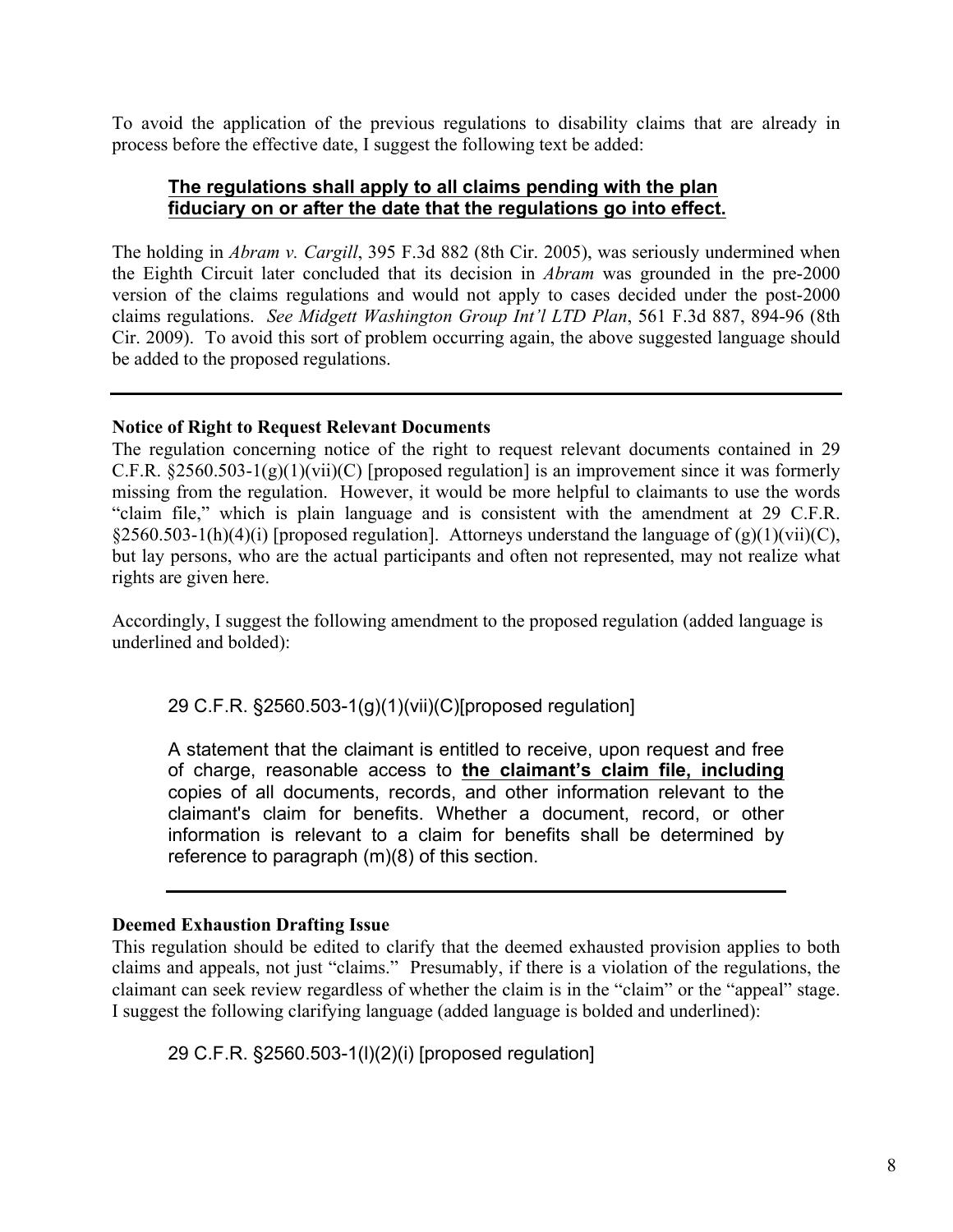In the case of a claim for disability benefits, if the plan fails to strictly adhere to all the requirements of this section with respect to a claim **or appeal**,

#### **Deemed Exhaustion of Claims and Appeals Processes**

I am pleased that the DOL has undertaken to clarify the consequences that will result when the plan does not comply with the procedural requirements of the regulations. The DOL has wisely separated the consequences into two categories, *i.e.* for serious violations and for minor violations. I see four areas that could be improved in the proposal.

First, the standard of judicial review that will apply requires clarification because there is a potential conflict between language in the preamble and the proposed regulation. The preamble says: "in those situations when the minor errors exception does not apply, the proposal clarifies that the reviewing tribunal should not give special deference to the plan's decision, but rather should review the dispute de novo." The underscored language clearly contemplates that a court should exercise *de novo* review. However, the regulation itself says: "if a claimant chooses to pursue remedies under section 502(a) of ERISA under such circumstances, the claim or appeal is deemed denied on review without the exercise of discretion by an appropriate fiduciary." 29 C.F.R.  $\S 2560.503-1(1)(2)(i)$  [proposed regulation]. I anticipate that plans will argue that this underscored language does not go far enough to require a court to exercise *de novo* review. For example, this language could mean simply that the plan did not make a decision and another plan review would be ordered rather than *de novo* judicial review. To avoid a potential ambiguity on this point, I suggest the following amendment to the proposed regulation (added language is bolded and underlined):

29 C.F.R. 2560.503-1(l)(2)(i) [proposed regulation]

# if a claimant chooses to pursue remedies under section 502(a) of ERISA under such circumstances, the claim or appeal is deemed denied on review without the exercise of discretion by an appropriate fiduciary, **and the reviewing tribunal should not give special deference to the plan's decision, but rather shall review the dispute de novo.**

Second, the portion of the proposed regulation concerning refiled appeals requires clarification. The claimant whose appeal is refiled may need to supplement the record for the refiled appeal, since it is possible that his or her attempt to communicate with the plan was thwarted in some way. I suggest amending the regulation to require the plan to give the claimant notice of his or her right to supplement the appeal.

Third, the phrase "reasonable time" is sure to engender disputes and differing interpretations. It would be better to specify a period of time. Ten (10) days seems reasonable.

Finally, for the same reasons as described above with regard to the appropriate standard of judicial review, it would be beneficial to specify the standard of judicial review is *de novo* when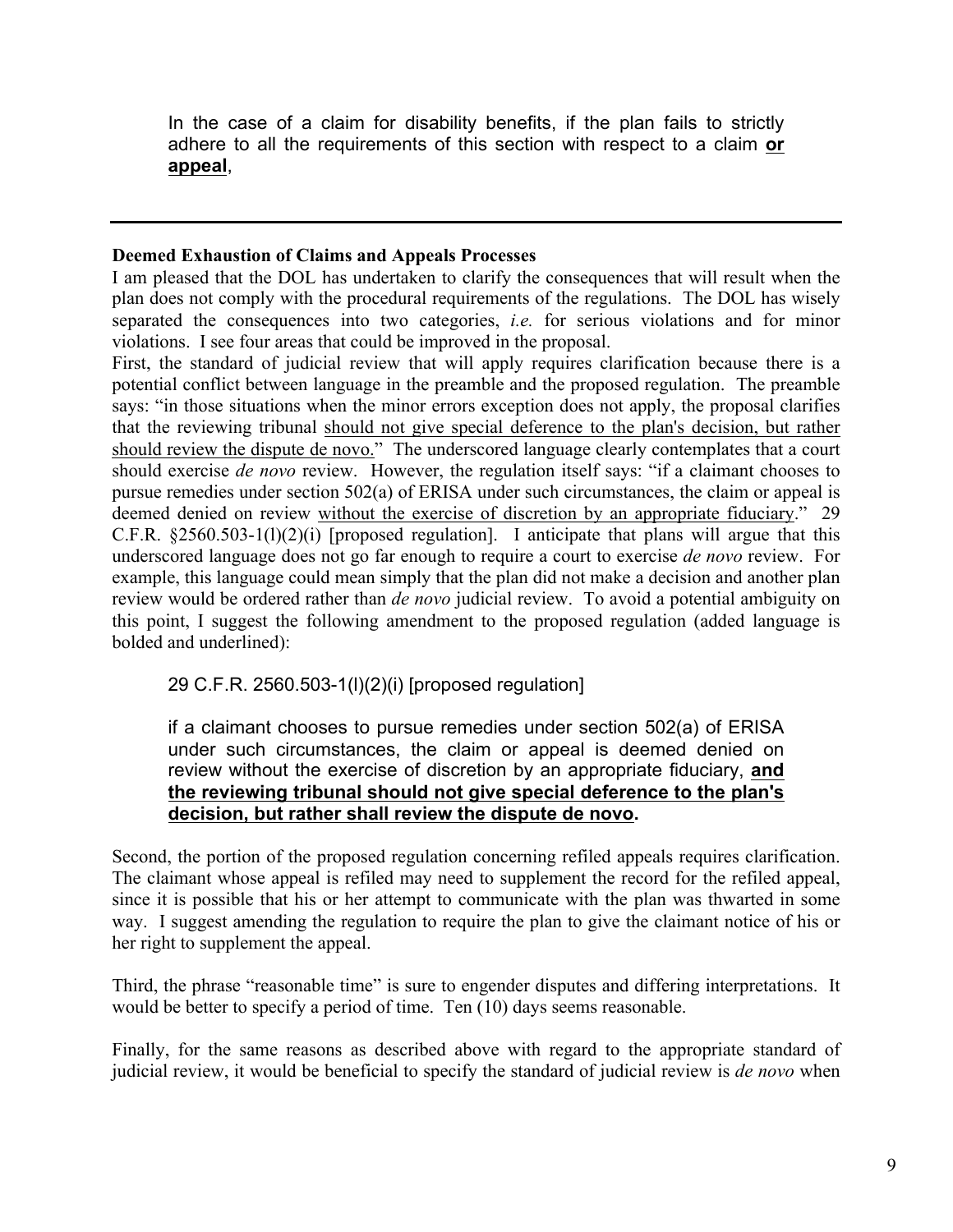the court does not remand. I suggest the following amendment (added language is bolded and underlined, deleted language shown by strikeout):

29 C.F.R. 2560-503-1(l)(2)(ii) [proposed regulation]

If a court rejects the claimant's request for immediate review under paragraph  $(I)(2)(i)$  of this section on the basis that the plan met the standards for the exception under this paragraph (l)(2)(ii), the claim shall be considered as re-filed on appeal upon the plan's receipt of the decision of the court. Within a reasonable time **ten (10) days** after the receipt of the decision, the plan shall provide the claimant with notice of the resubmission **and notify the claimant of the right to supplement the appeal if she chooses. If the court accepts the claimant's request for immediate review, the court will retain jurisdiction and decide the case applying de novo review**.

# **Right to Claim File and Meaning of Testimony**

There is unclarity concerning what manner of "testimony" is contemplated by the new regulations.

In the preamble to the proposed regulations, the DOL has stated: "the proposal would also grant the claimant a right to respond to the new information by explicitly providing claimants the right to present evidence and written testimony as part of the claims and appeals process." Note the underscored language refers to "written testimony." But the actual proposed regulation uses this phrasing: "[the processes for disability claims must] allow a claimant to review the claim file and to present evidence and testimony as part of the disability benefit claims and appeals process." 29 C.F.R.  $\S 2560.503 - 1(h)(4)(i)$ [proposed regulation]. Here the regulation refers to "testimony" without limiting the type of testimony to "written" testimony.

By comparison, the current regulation uses the following language: "[the process must] provide claimants the opportunity to submit written comments, documents, records, and other information relating to the claim for benefits." 29 C.F.R. 2560.503-1(h)(ii)(2)[current] information relating to the claim for benefits." regulation].

Hence, there is an inconsistency between the preamble and the proposed regulation in that the preamble specifies "written testimony" whereas the proposed regulation just says "testimony." This could lead to costly disagreements over whether the regulation contemplates actual live testimony, *i.e.* a hearing.

Furthermore, under the current regulation sometimes claimants submit testimony in the form of an audio or video CD. This is particularly useful in cases where the claimant cannot read or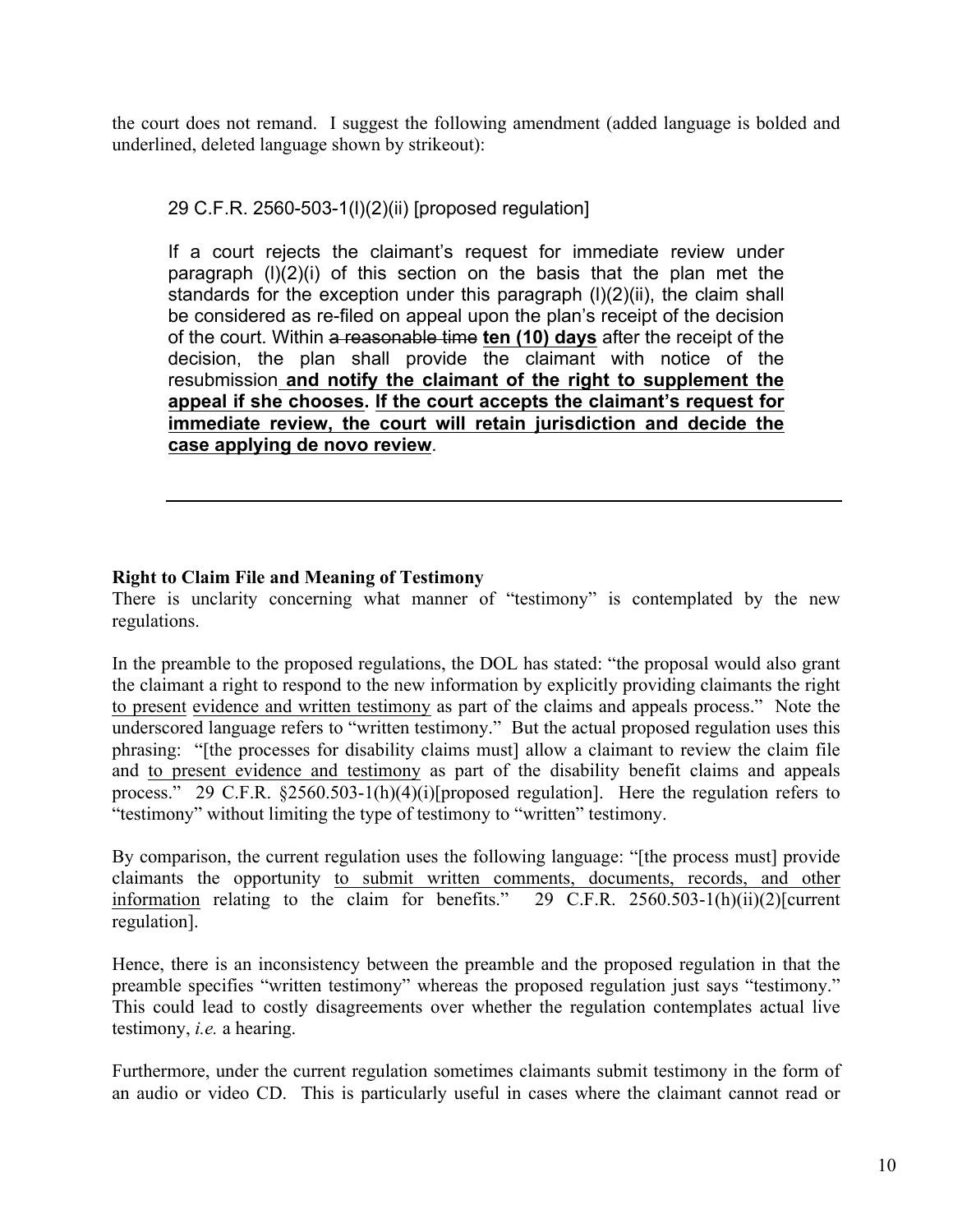write so that a written statement is impossible. It is also helpful in those cases where actually seeing the claimant might be important. As such, I am concerned that the reference to "written testimony" in the preamble might give plans the ammunition to disallow any audio or video submissions on the grounds that these forms of evidence do not represent "written evidence." If this were the interpretation given to the language in the proposed regulation, it would actually put claimants in a worse position than they face at present.

Further, the proposed regulation's verbiage, *i.e.* "evidence and testimony" could be interpreted to impose courtroom evidentiary standards for claimants submitting proof of their claim – something that is not normally applied in the ERISA context. Plans are in a position to observe rules of evidence as they have in-house counsel and other legal resources to rely upon to assure compliance with the rules of evidence. But claimants, who are often representing themselves, are not equipped to understand, much less apply, the usual evidentiary standards suggested by the phrase "evidence and testimony." The agency needs to make clear that it is not curtailing or narrowing the types of information that claimants may submit to the administrator.

# **III. Other Issues of Concern with the Regulations**

# **Adverse Benefit Determination to Include Rescission**

# **Alternative A**

An addition to the regulation that an adverse benefit determination includes an adverse decision on coverage is necessary. However, I question whether the definition of "rescission" in 29 C.F.R. §2560.503-1(m)(4)(ii) [proposed regulation] is sufficient to cover the situation where the plan asserts that coverage never existed in the first place. Coverage disputes regarding disability benefits should be appealable by the claimant as a matter of full and fair review. I suggest the following amendment (added language indicated by bolding and underlining):

# 29 C.F.R. §2560.503-1(m)(4)(ii) [proposed regulation]

In the case of a plan providing disability benefits, the term "adverse benefit determination" also means any rescission of disability coverage with respect to a participant or beneficiary (whether or not, in connection with the rescission, there is an adverse effect on any particular benefit at that time). For this purpose, the term "rescission" means a cancellation or discontinuance of coverage **or any other repudiation of coverage** that has retroactive effect, except to the extent it is attributable to a failure to timely pay required premiums or contributions towards the cost of coverage.

# **Alternative B**

The proposed language regarding treating rescissions as adverse benefit determinations should be expanded to encompass any situation where a limitation is invoked so that the claimant can immediately appeal. For instance, a plan may approve benefits but may invoke a temporal limitation that exists in the plan, such as a mental illness limitation. Many insurers defer the right to appeal until the date that benefits end, which imposes significant economic hardship on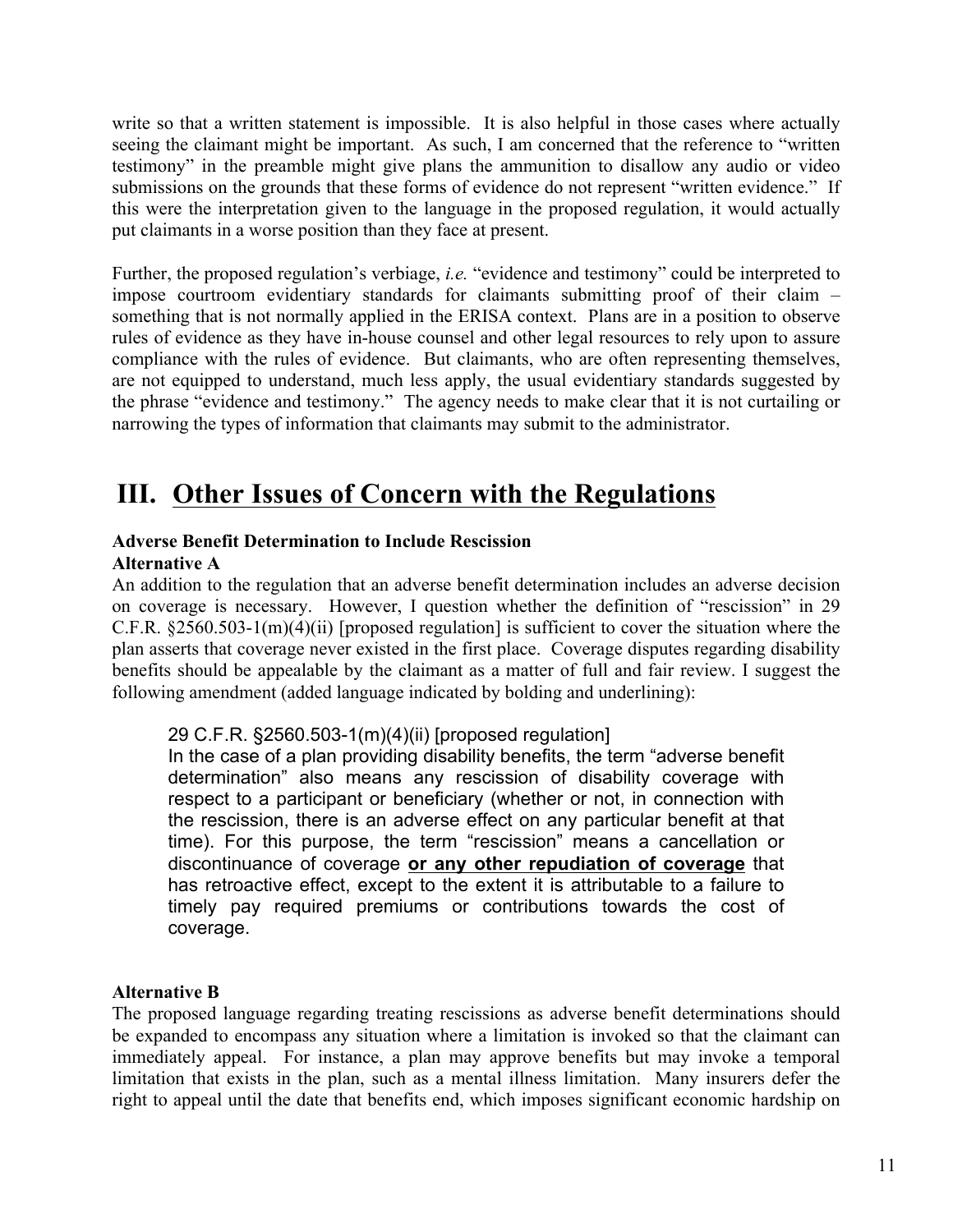claimants who may then be deprived of benefits for several months while appeals proceed. The claimant should have the option to immediately appeal that determination to avoid the economic hardship in the future.

# **Disclosure of Internal Rules etc.**

The DOL's proposed regulation regarding disclosure of the internal rules or criteria used to make a disability benefit decision, 29 C.F.R.  $\S 2560.503 - 1(g)(1)(vii)(B)$ [proposed regulation], is helpful because internal rules, guidelines, protocols, standards, claims manuals, and similar materials often create hidden plan terms that the claimant is unable to learn of or discover in order to address them in the appeal. As is true in the healthcare context, plans sometimes argue that internal criteria are confidential or proprietary. But keeping the rules that are used to administer a plan a secret is inconsistent with the most basic premise of ERISA. Benefits must be administered "in accordance with the documents and instruments governing the plan." 29 U.S.C. §1104. In addition, much litigation would be avoided if the claimant could know what criteria he or she needed to meet in an appeal *See e.g. Cook v. New York Times Co. Long-Term Disability Plan*, 2004 WL 203111, at \*10 (S.D.N.Y. Jan. 30, 2004); *Craig v. Pillsbury*, 458 F.3d 748, 754 (8th Cir. 2006)(decrying the use of "double-secret" plan terms); *Samples v. First Health Group Corp*., 631 F. Supp. 2d 1174, 1183 (9th Cir. 2007). Given that the regulations require adverse benefit determinations to include the reasons for the denial and the applicable plan terms, this additional requirement should not be onerous and would promote the dialogue between claimant and plan that ERISA contemplates. *Booten v. Lockheed Med. Ben Plan*, 110 F.3d 1461, 1463 (9th Cir. 1997)("in simple English, what this regulation calls for is a meaningful dialogue between ERISA plan administrators and their beneficiaries.").

#### **Venue Selection Provisions Inconsistent with ERISA**

There is a serious issue that is not addressed in the proposed regulations that should be considered. The regulations should make clear that ERISA's broad venue provision cannot be thwarted by contrary plan or policy provisions. Some courts have permitted plans to draft around ERISA's venue requirements. At a minimum, the present state of the law means that there will continue to be litigation on this question before the merits of a dispute can even be reached. Venue selection clauses are mostly used to disadvantage ERISA claimants in litigation or create barriers to their statutory right to sue. *McQuennie v. Carpenters Local Union* 429, No. 3:15-CV-00432, 2015 WL 6872444, at \*5 (D. Conn. Nov. 9, 2015)(*pro se* litigant allowed to sue in home state of Connecticut because he could not afford to travel to California); *but see*, *Turner v. Sedgwick Claims Mgmt. Servs., No*. 7:14-CV-1244-LSC, 2015 WL 225495 (N.D. Ala. Jan. 16, 2015). In *Turner* the court encouraged the agency to regulate in this area as opposed to filing amicus briefs in some cases and not others. *Id*. at 21("[a]lso underwhelming is that the Secretary has expressed his view only rarely, through the ad hoc, highly informal means of amicus briefs in